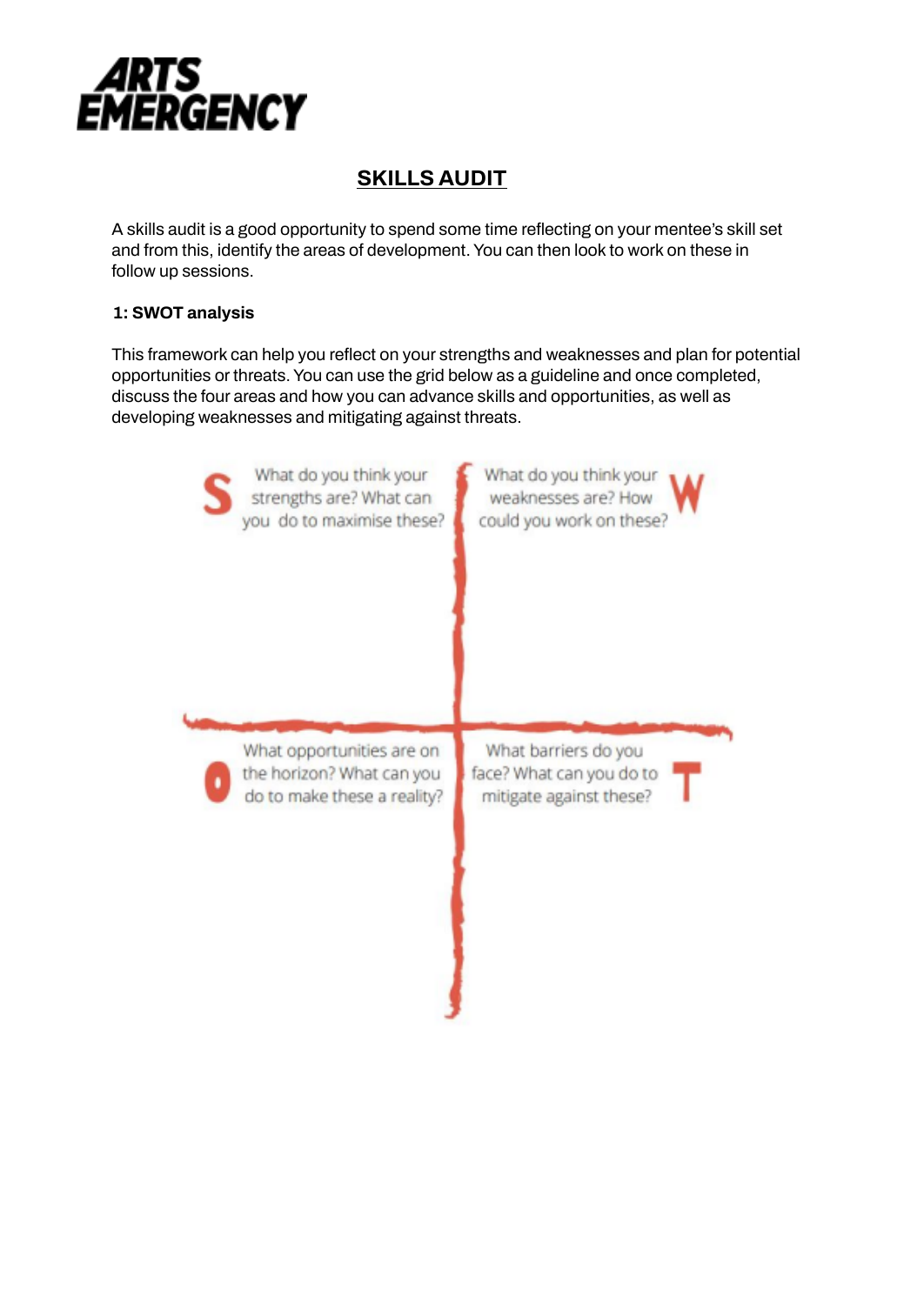

#### **2: Strengths and Weaknesses**

Spend some time focussing in on your mentee's strengths and weaknesses. Instead of the SWOT analysis, ask them to write a list of their strengths and weaknesses and explain each of them to you, in order to encourage them to feel comfortable with this level of self reflection (this may take some time!) Often they will realise that they have far more strengths than they initially thought. Also be aware that some weaknesses might be due to a lack of confidence don't let your mentee use this task as a way of being hard on themselves.

#### **3: Setting Goals**

After strengths and weaknesses have been discussed and identified, we'd recommend that you select two strengths and two weaknesses, and set goals on how to develop in these areas. You may create something like this.

| Strength? | How am I going to<br>improve/develop<br>this area | How will I know<br>if I have<br>achieved it?        | <b>Do I have a</b><br>deadline I want to<br>achieve this by? |
|-----------|---------------------------------------------------|-----------------------------------------------------|--------------------------------------------------------------|
|           |                                                   |                                                     |                                                              |
|           |                                                   |                                                     |                                                              |
| Weakness? | How am I going to<br>improve/develop<br>this area | <b>How will I know</b><br>if I have<br>achieved it? | Do I have a<br>deadline I want to<br>achieve this by?        |
|           |                                                   |                                                     |                                                              |
|           |                                                   |                                                     |                                                              |

#### **4) Applying for a job**

If your mentee is looking to apply for a role, these exercises can also be useful to go through in order to highlight the criteria they are already meeting from their skillset, as well as thinking of ways they can develop areas they're not yet meeting. You could draw up a table that looks something like this: